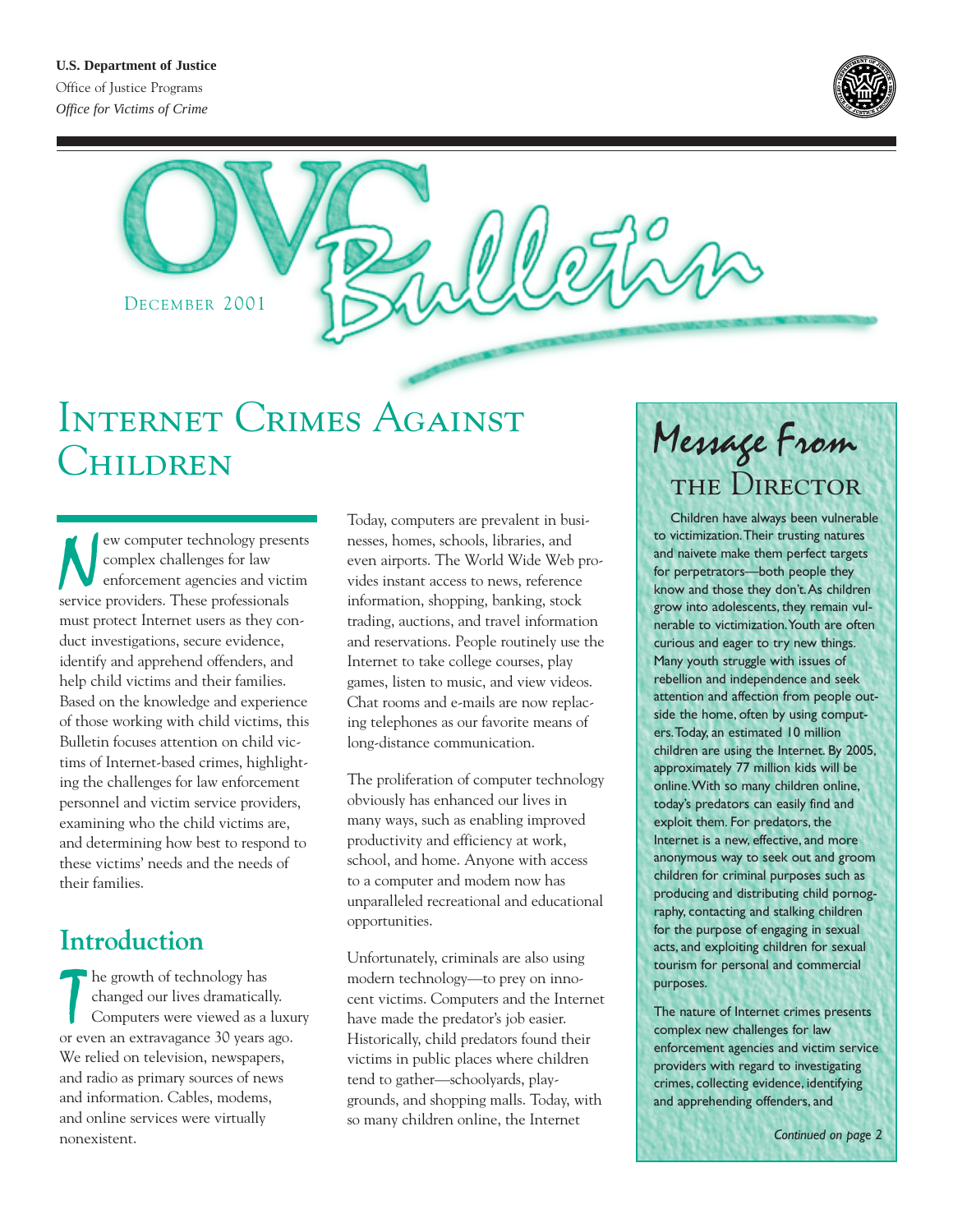#### *Continued from page 1*

assisting child victims and their families. For example, victims and perpetrators are often separated geographically, which may hamper investigation efforts. Also, victims are often ashamed and reluctant to come forward, which makes identifying offenders difficult.These challenges are being addressed by federal and local law enforcement agencies, but there is still much to learn about preventing, identifying, and investigating Internet-based crimes against children.

This Bulletin is based on the experiences of professionals now working with child victims of Internet crimes and their families. It highlights some of the challenges law enforcement and victim service professionals face in addressing Internet crimes against children and focuses attention on child victims of these crimes by examining who they are and how best to respond to their needs and the needs of their families.

John W. Gillis Director

provides predators a new place cyberspace—to target children for criminal acts. This approach eliminates many of the risks predators face when making contact in person.

# **Scope of the Problem**

The sheer number of young people<br>
using computers today makes our<br>
concern for them well founded.<br>
Recent years have seen a great increase in he sheer number of young people using computers today makes our concern for them well founded. access to and use of the Internet. By the end of 1998, more than 40 percent of all American homes had computers, and 25 percent had Internet access.<sup>1</sup> This trend is expected to continue. Children and teenagers are one of the fastest growing groups of Internet users. An estimated 10 million kids are online today. By the year 2002, this figure is expected to increase to 45 million, and by 2005 to 77 million.2 With so many youth online and vulnerable to predators, it is extremely important for parents, law enforcement officials, prosecutors, and victim service providers to know as much as possible about Internet crimes against children so they can prevent victimization and prosecute offenders.

# **Children as Targets of Internet Crimes— Who Is Vulnerable?**

raditionally, both intrafamilia<br>
offenders and strangers have f<br>
that young children and teenare<br>
perfect targets for criminal acts raditionally, both intrafamilial offenders and strangers have found that young children and teenagers because they are often trusting, naive, curious, adventuresome, and eager for attention and affection. However, the most attractive factor to predators is that children and teenagers historically have not been viewed as credible witnesses. Today, the danger to children is even greater because the Internet provides predators anonymity. Whether the victimization occurs in person or over the Internet, the process is the same—the perpetrator uses information to target a child victim. For example, the predator may initiate an online friendship with a young person, sharing hobbies and interests. This may lead to the exchange of gifts and pictures. Just like the traditional predator who targets children in person, the online predator usually is willing to spend considerable time befriending and grooming a child. The predator wants to build the child's trust, which will allow the predator to get what he or she ultimately wants from the child.

Although no family is immune to the possibility that their child may be exploited and harassed on the Internet, a few factors make some children more vulnerable than others. Older children tend to be at greater risk because they often use the computer unsupervised and are more likely to engage in online discussions of a personal nature. Some victims become unwitting participants as they actively participate in chat rooms, trade e-mail messages, and send pictures online. Troubled or rebellious teens who are seeking emancipation from parental authority can be susceptible to Internet predators. The risk of victimization is greater for emotionally vulnerable youth who may be dealing with issues of sexual identity. These young people may be willing to engage in conversation that is both titillating and exciting but appears innocent and harmless. Unfortunately, Internet interactions that initially appear innocent can gradually lead to sexually explicit conduct.<sup>3</sup>

## **Types of Internet Victimization**

Internet crimes are often thought of<br>victimless. Nothing could be further<br>from the truth. Children and teenag<br>can and do become victims of Internet nternet crimes are often thought of as victimless. Nothing could be further from the truth. Children and teenagers crimes. Predators contact teenagers and children over the Internet and victimize them by

- Enticing them through online contact for the purpose of engaging them in sexual acts.
- Using the Internet for the production, manufacture, and distribution of child pornography.
- Using the Internet to expose youth to child pornography and encourage them to exchange pornography.
- Enticing and exploiting children for the purpose of sexual tourism (travel with the intent to engage in sexual behavior) for commercial gain and/or personal gratification.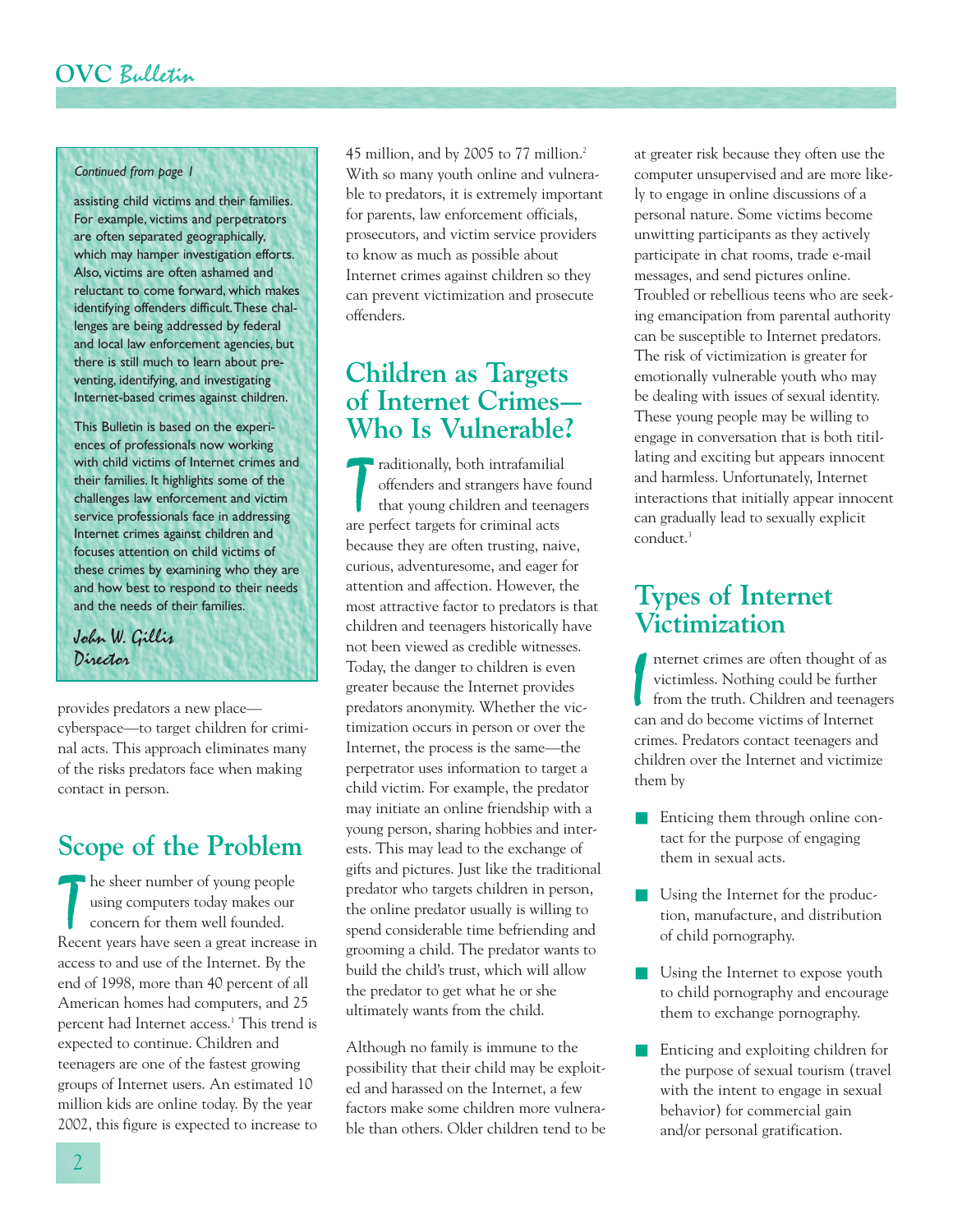# **Unique Characteristics of Cybercrimes**

S everal characteristics distinguish Internet crimes from other crimes committed against children:

**Physical contact between the child and the perpetrator does not need to occur for a child to become a victim or for a crime to be committed.** Innocent pictures or images of children can be digitally transformed into pornographic material and distributed across the Internet without the victims' knowledge.

**The Internet provides a source for repeated, long-term victimization of a child that can last for years, often without the victim's knowledge.** Once a child's picture is displayed on the Internet, it can remain there forever. Images can stay on the Internet indefinitely without damage to the quality of the image.

**These crimes transcend jurisdictional boundaries, often involving multiple victims from different communities, states, and countries.** The geographic location of a child is not a primary concern for perpetrators who target victims over the Internet. Often, perpetrators travel hundreds of miles to different states and countries to engage in sexual acts with children they met over the Internet. Many of these cases involve local, state, federal, and international law enforcement entities in multiple jurisdictions.

**Many victims of Internet crimes do not disclose their victimization or even realize that they have been victims of a crime.** Whereas children who experience physical or sexual abuse may disclose the abuse to a friend, teacher, or parent, many victims of Internet crimes remain anonymous until pictures or images are

discovered by law enforcement during an investigation. The presumed anonymity of Internet activities often provides a false sense of security and secrecy for both the perpetrator and the victim.

# **Youth Internet Safety Survey**

A<br>existe lthough it was clear that young people are using the Internet in everincreasing numbers, no research existed on how many youth encounter unwanted sexual solicitations and exposure to sexual material and harassment online. To obtain a clearer picture of the scope of the problem, the National Center for Missing & Exploited Children (NCMEC) provided funding to Dr. David Finkelhor, Director of the Crimes Against Children Research Center at the University of New Hampshire, to conduct a research survey in 1999 on Internet victimization of youth. His research provides the best profile of this problem to date.

Crimes Against Children Research Center staff interviewed a nationally representative sample of 1,501 youth, aged 10 to 17, who used the Internet regularly. "Regular use" was defined as using the Internet at least once a month for the past 6 months on a computer at home, at school, in a library, at someone else's home, or in some other place.

#### **Survey Areas**

The survey looked at four types of online victimization of youth, which Finkelhor<sup>4</sup> defined as

■ Sexual solicitation and approaches: Requests to engage in sexual activities or sexual talk or to give personal sexual information that were unwanted or, whether wanted or not, made by an adult.

- Aggressive sexual solicitation: Sexual solicitations involving offline contact with the perpetrator through mail, by telephone, or in person, or attempts or requests for offline contact.
- Unwanted exposure to sexual material: When online, opening e-mail, or opening e-mail links, and not seeking or expecting sexual material, being exposed to pictures of naked people or people having sex.
- Harassment: Threats or other offensive content (not sexual solicitation) sent online to the youth or posted online for others to see.

The survey also explored Internet safety practices used by youth and their families, what factors may put some youth more at risk for victimization than others, and the families' knowledge of how to report online solicitations and harassment.

#### **Statistical Findings**

The survey results offered the following statistical highlights:<sup>5</sup>

- One in 5 youth received a sexual approach or solicitation over the Internet in the past year.
- One in 33 youth received an aggressive sexual solicitation in the past year. This means a predator asked a young person to meet somewhere, called a young person on the phone, and/or sent the young person correspondence, money, or gifts through the U.S. Postal Service.
- One in 4 youth had an unwanted exposure in the past year to pictures of naked people or people having sex.
- One in 17 youth was threatened or harassed in the past year.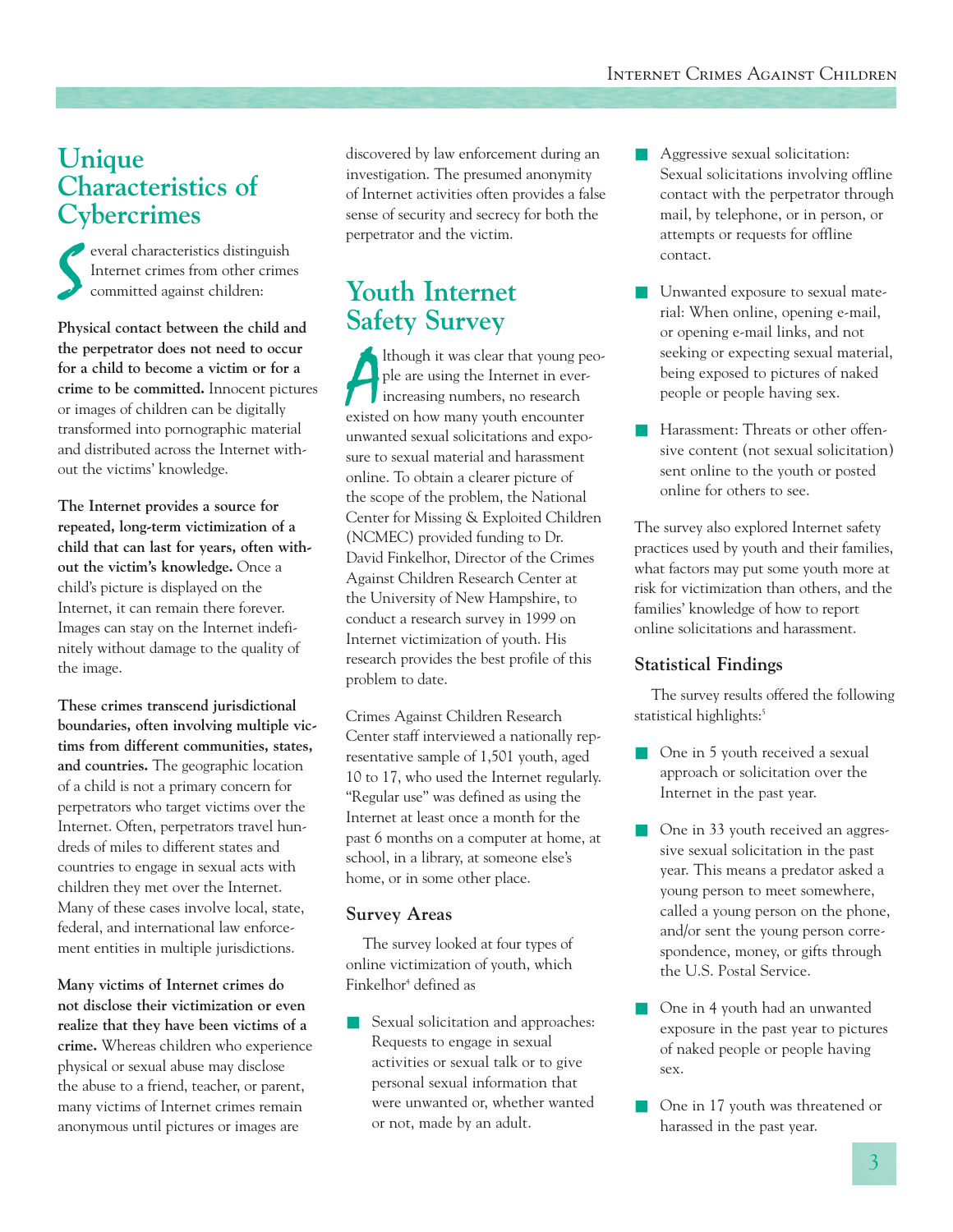- Most young people who reported these incidents were not very disturbed about them, but a few found them distressing.
- Only a fraction of all episodes was reported to authorities such as the police, an Internet service provider, or a hotline.
- About 25 percent of the youth who encountered a sexual approach or solicitation told a parent. Almost 40 percent of those reporting an unwanted exposure to sexual material told a parent.
- Only 17 percent of youth and 11 percent of parents could name a specific authority, such as the Federal Bureau of Investigation (FBI), CyberTipline, or an Internet service provider, to which they could report an Internet crime, although more indicated they were vaguely aware of such authorities.
- In households with home Internet access, one-third of parents said they had filtering or blocking software on their computers.

#### **Other Findings**

The survey results confirm what is already known: although the Internet is a wonderfully fun and educational tool, it can also be very dangerous. According to the survey, one in five youth who regularly use the Internet received sexual solicitations or approaches during a 1 year period. The survey also found that offenses and offenders are more diverse than previously thought. In addition to pedophiles, other predators use the Internet. Nearly half (48 percent) of the offenders were other youth, and onefourth of the aggressive episodes were initiated by females. Further, 77 percent of targeted youth were age 14 or older—not

an age characteristically targeted by pedophiles. Although the youth stopped most solicitations by leaving the Web site, logging off, or blocking the sender, the survey confirmed current thinking that some youth are particularly vulnerable to online advances.

Most youth reported not being distressed by sexual exposures online. However, a significant 23 percent reported being very or extremely upset, 20 percent reported being very or extremely embarrassed, and 20 percent reported at least one symptom of stress. These findings point to the need for more research on the effects on youth of unwanted exposure to sexual materials and the indicators of potentially exploitative adult-youth relationships.

The large number of solicitations that went unreported by youth and families was of particular interest. This underreporting is attributed to feelings of embarrassment or guilt, ignorance that the incident was a reportable act, ignorance of how to report it, and perhaps resignation to a certain level of inappropriate behavior in the world.

Possibly due to the nature and small sample size of the survey, there were no reported incidences of traveler cases.<sup>6</sup> The survey also revealed no incidences of completed Internet seduction or sexual exploitation, including trafficking of child pornography. Despite the findings of this survey, law enforcement agencies report increasing incidents of Internet crimes against children.

#### **Recommendations**

Among the many findings of Finkelhor's survey, the most significant is that we are only beginning to realize the extent of the complex and increasingly prevalent phenomenon of Internet-based crimes against children. We have much to learn about the magnitude of the

problem, the characteristics of its victims and perpetrators, its impact on children, and strategies for prevention and intervention.

### **Information and Intervention Resources**

#### **National Center for Missing & Exploited Children**

The National Center for Missing & Exploited Children is a comprehensive resource for families, victim service practitioners, and law enforcement personnel. NCMEC is supported by the U.S. Department of Justice's Office of Juvenile Justice and Delinquency Prevention (OJJDP) and functions as a clearinghouse and resource center for collecting and distributing information about missing, runaway, and sexually exploited children, including exploitation resulting from Internet solicitations. In partnership with the U.S. Postal Inspection Service, U.S. Customs Service, and FBI, NCMEC operates the CyberTipline, an online form for reporting suspected child sexual exploitation (www.missingkids.com/ cybertip), and the Child Pornography Tipline (1–800–843–5678). Through the Cyber Tipline and the telephone hotline, NCMEC

- Receives reports 24 hours a day, 7 days a week, of child sexual exploitation and the production and distribution of pornography on the Internet. Calls to the toll-free Child Pornography Tipline can be received from the United States, Canada, Mexico, and the United Kingdom.
- Receives reports of offenses such as child pornography, child sex tourism, online enticement of children for sexual acts, and child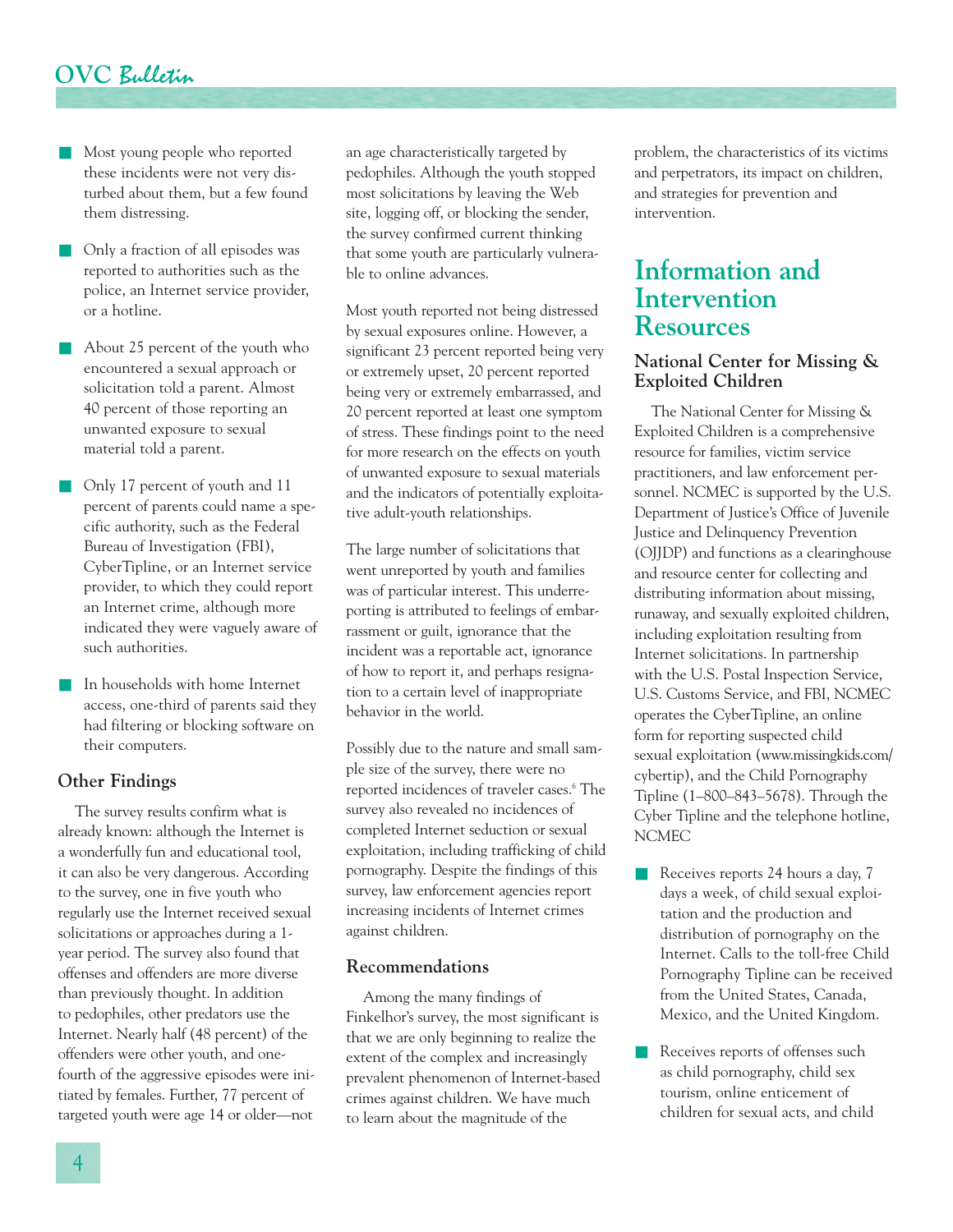Internet Crimes Against Children

sexual molestation (outside the family). Analysts review each report and provide information to investigating law enforcement agencies.

■ Provides leads on child exploitation cases to appropriate law enforcement authorities and agencies.

NCMEC case managers work directly with law enforcement personnel, offering technical assistance, resources, information, and advice on child sexual exploitation. NCMEC also has developed specialized training programs, materials, and curricula designed for law enforcement personnel. Training is available at little or no cost to local jurisdictions through OJJDP. For more information on current programs, call 1–800–843–5678.

#### **Internet Crimes Against Children Task Force Program**

In 1998, the Missing Children's Program of OJJDP initiated its Internet Crimes Against Children (ICAC) task force program, a national effort to combat the threat of offenders who use the Internet to sexually exploit children. Through this program, state and local law enforcement agencies can acquire the skills, equipment, and personnel resources to respond effectively to ICAC offenses. The program encourages law enforcement agencies to develop specialized multijurisdictional, multiagency responses to prevent, interdict, investigate, and prosecute Internet crimes against children. As of mid-2000, 30 ICAC task forces were participating in the ICAC task force program. Each task force is composed of federal, state, and local law enforcement personnel; federal and local prosecution officials; local educators; and service providers such as mental health professionals. These task forces serve as valuable regional resources for assistance to parents, educators, prosecutors, law enforcement personnel, and others who

work on child victimization issues. You can obtain more information on this and other law enforcement programs from the OJJDP Web site at ojjdp.ncjrs.org/ programs/programs.html.

#### **Federal Bureau of Investigation**

The FBI has established the Innocent Images program to focus specifically on computer-facilitated child sexual exploitation. Each FBI Field Division has designated two Crimes Against Children Coordinators to work with state and local law enforcement officials to investigate and prosecute cases that cross jurisdictional boundaries. OVC has placed a victim witness coordinator in the Innocent Images program to focus greater attention on the needs of child victims.

#### **U.S. Postal Inspection Service**

The U.S. Postal Inspection Service protects children online by monitoring the transmission of child pornography through the mail. Increased amounts of pornography are being sent through U.S. mail as more illicit Web sites emerge advertising child pornographic material for sale. In response, the U.S. Postal Inspection Service is tracking down these materials. In addition, the U.S. Customs Service Cyber Smuggling Center monitors the illegal generation, importation, and proliferation of child pornography.

# **The Future**

The future holds many challenges for those fighting Internet crimes against young people. Cases involving Internet crimes against children are he future holds many challenges for those fighting Internet crimes against young people. Cases involvcomplex and labor intensive for both the police and prosecutors. The time between victimization and arrest can be lengthy. These cases are usually multijurisdictional, which presents challenges in the investigation and prosecution of a case and can present problems for the criminal justice system, the child victim, and the family in terms of resources, travel, and court appearances.

#### **Challenges**

Child victimization on the Internet is a complex matter. The full impact of such victimization on children is not completely understood. Family dynamics often play a significant role in children's denial of a crime and their willingness to participate in the investigation and prosecution. A child's ability to acknowledge and accept the crime can be linked to family values, peer pressure, and feelings of guilt, shame, and embarrassment. Denial and recantation can be common among children who unwittingly participated in the crime. Because of these issues, the greatest challenges facing law enforcement and victim service professionals are to identify the victims, protect their privacy, and serve them without further victimization.

Until more knowledge is gathered about Internet crime and its effects on victims, law enforcement and victim service professionals will continue working on Internet child exploitation using the tactics and standard approaches that have proved effective for working with other types of child victims. These tactics and approaches are discussed below.

#### **For Children**

- Ensure that the interview is conducted with developmentally appropriate language. A child's ability to relate to concepts and receive messages varies depending on his or her stage of development. The interviewer must assess the child's developmental level and adapt the interview accordingly.
- Ensure that the interview is conducted in a culturally sensitive manner with culturally appropriate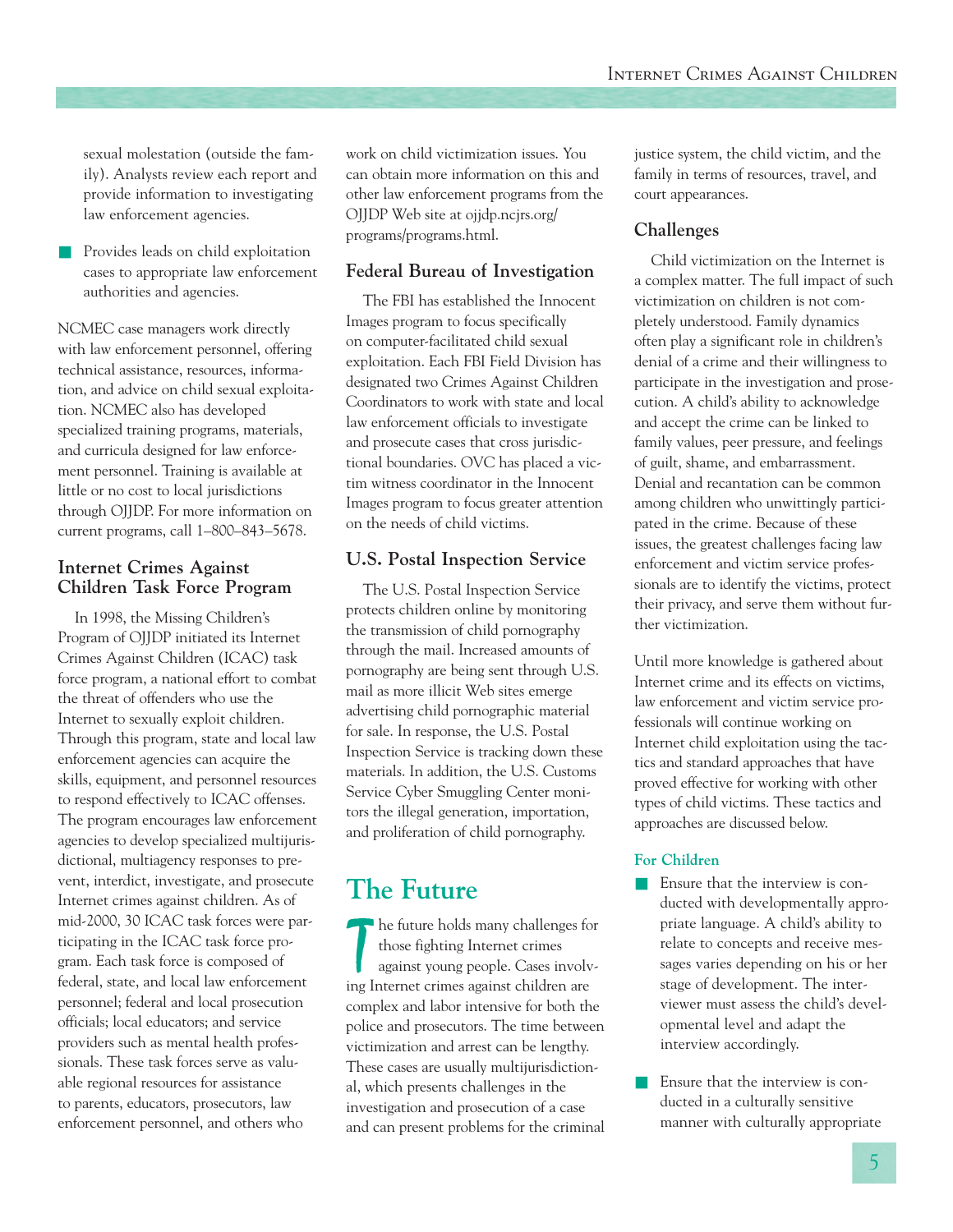## **OVC** Bulletin

language. Determine which words the child is comfortable with. Is an interpreter needed? If so, use a professional interpreter and not a family member. Family members inadvertently may interject their interpretations into the translation and may prejudice the child's account.

- Be patient with victims. At first, many victims will deny their involvement. However, with continued support and encouragement, the child victim usually will divulge and discuss the victimization.
- Avoid duplicative interviews when possible. Multiple interviewers and interviews tend to confuse and intimidate children, especially younger ones, and may revictimize the child and produce inconsistent victim statements. Joint or taped interviews minimize the number of interviews required and maintain consistent phrasing of questions.
- If the victim is from another jurisdiction, work with victim witness staff in that community to ensure that victim services are provided.
- Do not show surprise or shock. Remember, the youth is probably already feeling guilt, shame, or embarrassment about what occurred.
- Be honest with the child about what he or she can expect from the investigation and prosecution of the case and about any future contact he or she may have with the perpetrator.
- Talk to the child victim about a victim impact statement and restitution if the case will be prosecuted and if it is developmentally appropriate. Regardless of the child's age, find ways to give him or her a sense of

control over the situation—provide choices, no matter how small, and help him or her prepare for the court process. Consider requesting a guardian ad litem to represent and support the child throughout the legal process. Make the child familiar with the courtroom environment. A properly prepared child may find active involvement in the case empowering.

#### **For the Family**

- Internet crimes against children impact the entire family. Family members may feel guilty for not protecting their child more effectively. They also may feel anger or shame about their child's involvement in the crime. Family members are secondary victims and need to be offered support and information to help them understand the nature of these crimes and know how to better handle their often conflicting feelings.
- Assist families victimized by Internet crime who require travel and lodging arrangements related to the legal proceedings, such as depositions and hearings.
- Prepare the family for media and press coverage. Be sensitive to the privacy needs of the victim and family. Will the victim's name appear in any public documents? If so, can these documents be sealed if the family so desires?
- Help the family understand what their child is experiencing so they can help the child and feel some sense of control over the situation.<sup>7</sup>

## **Notes**

1. *Falling Through the Net: Defining the Digital Divide*, July 8, 1999, National Telecommunications and Information Administration, U.S. Department of Commerce.

2. Statistics, ProtectKids.org, www.protectkids.org/statistics.htm.

3. Magid, Lawrence, 1992, *Child Safety on the Information Highway* (pamphlet), National Center for Missing & Exploited Children.

4. Finkelhor, David, Kimberly J. Mitchell, and Janis Wolak, 2000, *Online Victimization: A Report on the Nation's Youth*, National Center for Missing & Exploited Children: Arlington, VA.

5. Ibid.

6. A traveler case is when an adult travels to meet and have sex with a youth he or she met on the Internet.

7. Turman, K.M., and K.L. Poyer, 1998, *Child Victims and Witnesses: A Handbook for Criminal Justice Professionals,* Office for Victims of Crime, U.S. Department of Justice: Washington, DC.

## **For Further Information**

#### **NCJRS Publications**

The following publications are available to professionals who work with child victims and child witnesses. To obtain copies free of charge from the National Criminal Justice Reference Service (NCJRS), call 1–800–851–3420 or log on to www.puborder.ncjrs.org.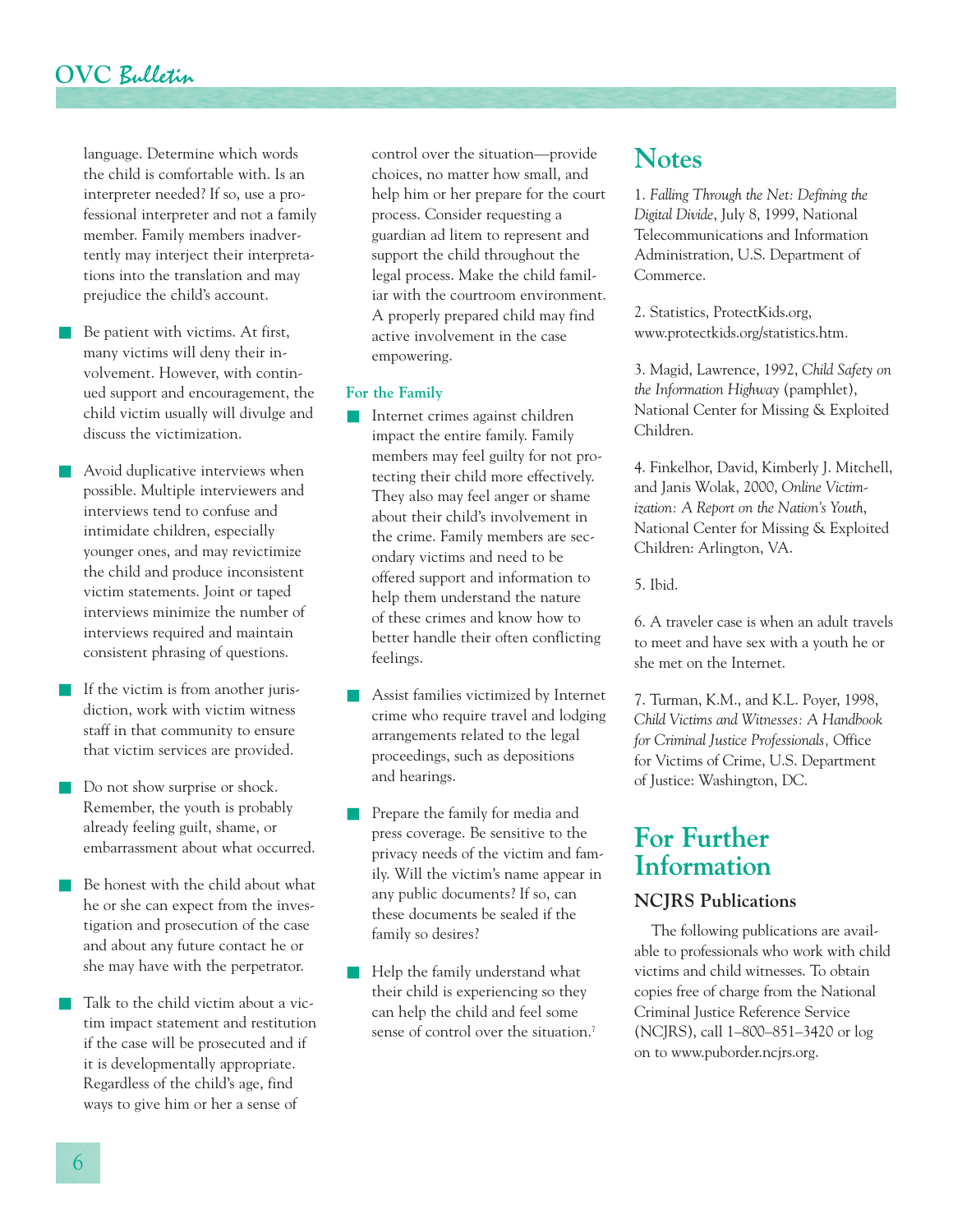*A Parent's Guide to Internet Safety* (pamphlet). 1998. Washington, DC: Federal Bureau of Investigation, U.S. Department of Justice. (See full text online at www.fbi.gov/library; also published in *Compiler* Vol. 19(1), Summer 1999, pp. 14–17.)

*Child Sexual Exploitation: Improving Investigations and Protecting Victims: A Blueprint for Action*. 1995. Washington, DC: Office of Juvenile Justice and Delinquency Prevention and Office for Victims of Crime, U.S. Department of Justice.

*Federal Resources on Missing and Exploited Children: A Directory for Law Enforcement and Other Public and Private Agencies*. 1997. Washington, DC: Federal Agency Task Force for Missing and Exploited Children, Office of Juvenile Justice and Delinquency Prevention, U.S. Department of Justice.

Lanning, Kenneth A. "Cyber 'Pedophiles': A Behavioral Perspective." *The APSAC Advisor. Special Issue: Children and the Internet*. Newton, MA: American Professional Society on the Abuse of Children. Vol. 11(4), Winter 1998.

Saywitz, Karen J., and Kathleen Coulborn Faller. *Interviewing Child Witnesses and Victims of Sexual Abuse* (Portable Guide). 1996. Washington, DC: Office of Juvenile Justice and Delinquency Prevention, U.S. Department of Justice.

Turman, K.M., and K.L. Poyer. *Child Victims and Witnesses: A Handbook for Criminal Justice Professionals*. 1998. Washington, DC: Office for Victims of Crime, U.S. Department of Justice.

#### **NCMEC Publications**

To obtain free single copies of the following publications, call the National Center for Missing & Exploited Children at 1–800–THELOST (1–800–843–5678) or make your request online at www.missingkids.org. There may be a charge for additional copies.

*A Guide for Internet Service Providers To Assist Law Enforcement in Combating Child Exploitation* (Fact Sheet). 1998. National Center for Missing & Exploited Children. Guidelines intended to show how Internet service providers (ISPs) can assist law enforcement in reducing child victimization in cyberspace. (NCMEC order #58.)

Magid, Lawrence. *Teen Safety on the Information Highway* (pamphlet). 1998. National Center for Missing & Exploited Children. Safety tip for families whose teenagers use computer online services. (English version, NCMEC order #57. Spanish version, NCMEC order #59. First 50 copies free; each additional copy, 10¢.)

——. *Child Safety on the Information Highway* (pamphlet). 1992. National Center for Missing & Exploited Children. Safety tips for families whose elementary school-aged children use computer online services. (English version, NCMEC order #03. Spanish version, NCMEC order #06. First 50 copies free; each additional copy,  $10¢$ .

*Cyberspace Strategy*. 1998. National Center for Missing & Exploited Children. An issue brief that sets forth NCMEC's strategy to keep children safe on the information highway.

*CyberTipline: Your Resource for Reporting the Sexual Exploitation of Children*. National Center for Missing & Exploited Children. (NCMEC order #13.)

Finkelhor, David, Kimberly J. Mitchell, and Janis Wolak. *Online Victimization: A Report on the Nation's Youth*. 2000. National Center for Missing & Exploited Children. (NCMEC order #62. First copy free; each additional copy, \$3.)

#### **Additional Reading**

Armagh, Daniel. "A Safety Net for the Internet: Protecting Our Children." *Juvenile Justice* 5(1) 1998, pp. 9–15. Washington, DC: Office of Juvenile Justice and Delinquency Prevention, U.S. Department of Justice.

*Child Sexual Exploitation: Improving Investigations and Protecting Victims: A Blueprint for Action*. 1995. Washington, DC: Office of Juvenile Justice and Delinquency Prevention and Office for Victims of Crime, U.S. Department of Justice.

National Crime Prevention Council. *Cybersafe Kids: A Parents' Guide* (pamphlet). 1999. Washington, DC: Bureau of Justice Assistance, U.S. Department of Justice. (Available online at www.ncpc.org/10adu12.htm.)

*What's My Job in Court? An Answer and Activity Book for Kids Who Are Going to Court*. 1998. Washington, DC: Victim Witness Assistance Unit, U.S. Attorney's Office for the District of Columbia, U.S. Department of Justice. Request copies of this book by calling 202–514–7130.

Whitcomb, D., and J. Eastin. *Joining Forces Against Child Sexual Exploitation: Models for a Multijurisdictional Team Approach.* 1998. Washington, DC: Office for Victims of Crime, U.S. Department of Justice.